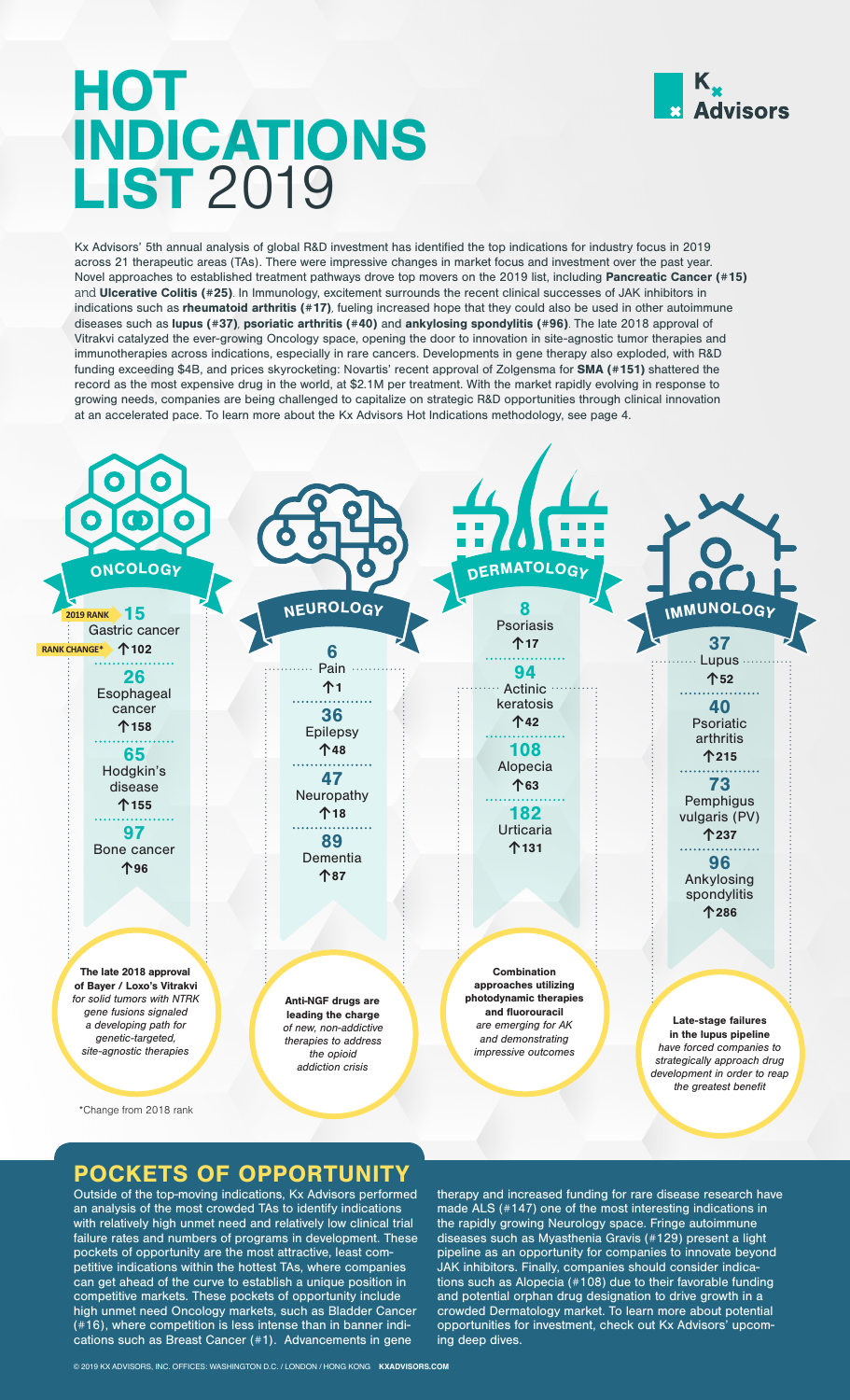### TOP 100 INDICATIONS



| 2019<br>Ranking | <b>Indication</b>                         | <b>Therapeutic</b><br>Area | 2018<br>Ranking | <b>Change</b>    |
|-----------------|-------------------------------------------|----------------------------|-----------------|------------------|
| 1               | <b>Breast cancer</b>                      | Oncology                   | $\sqrt{3}$      | $\uparrow$ 2     |
| $\mathbf{2}$    | <b>Non-small cell lung cancer (NSCLC)</b> | Oncology                   | 4               | $\uparrow$ 2     |
| 3               | <b>Diabetes</b>                           | Endocrinology              | 1               | $J-2$            |
| 4               | <b>Non-Hodgkin's lymphoma (NHL)</b>       | Oncology                   | 6               | $\uparrow$ 2     |
| 5               | <b>Colorectal cancer</b>                  | Oncology                   | 16              | <b>↑11</b>       |
| 6               | Pain                                      | Neurology                  | 7               | ↑ 1              |
| 7               | <b>Ovarian cancer</b>                     | Oncology                   | 23              | ↑ 16             |
| 8               | <b>Psoriasis</b>                          | Dermatology                | 25              | ተ 17             |
| 9               | Acute myelogenous leukemia (AML)          | Oncology                   | 8               | $J-1$            |
| 10              | <b>Melanoma</b>                           | Oncology                   | 13              | $\uparrow$ 3     |
| 11              | Head & neck cancers                       | Oncology                   | 19              | $\uparrow 8$     |
| 12              | Liver cancer                              | Oncology                   | 9               | $J-3$            |
| 13              | Multiple myeloma (MM)                     | Oncology                   | 27              | ↑ 14             |
| 14              | Glioblastoma multiforme (GBM)             | Oncology                   | 34              | ↑ 20             |
| 15              | Gastric cancer                            | Oncology                   | 117             | ↑ 102            |
| 16              | <b>Bladder cancer</b>                     | Oncology                   | 46              | ↑ 30             |
| 17              | Rheumatoid arthritis (RA)                 | Immunology                 | 20              | $\uparrow$ 3     |
| 18              | Pancreatic cancer                         | Oncology                   | 26              | 个8               |
| 19              | Parkinson's disease (PD)                  | Neurology                  | 17              | $\downarrow$ -2  |
| 20              | Renal cancer                              | Oncology                   | 103             | ↑83              |
| 21              | Prostate cancer                           | Oncology                   | 5               | $+16$            |
| 22              | <b>Dermatitis</b>                         | Dermatology                | 11              | $+-11$           |
| 23              | HIV / AIDS                                | <b>Infectious Disease</b>  | 10              | $+-13$           |
| 24              | Crohn's disease                           | Gastroenterology           | 69              | ↑ 45             |
| 25              | Ulcerative colitis                        | Gastroenterology           | 81              | ↑ 56             |
| 26              | Esophageal cancer                         | Oncology                   | 184             | ↑ 158            |
| 27              | Hyperlipidemia                            | Endocrinology              | 53              | ↑ 26             |
| 28              | Acute lymphoblastic leukemia (ALL)        | Oncology                   | 104             | ↑76              |
| 29              | Myelodysplastic syndrome (MDS)            | Oncology                   | 111             | ↑ 82             |
| 30              | Cystic fibrosis (CF)                      | Pulmonology                | 42              | ↑ 12             |
| 31              | Neuroendocrine tumors                     | Oncology                   | 175             | ↑ 144            |
| 32              | Bone repair                               | Musculoskeletal            | 61              | ↑ 29             |
| 33              | Dermal ulcers                             | Dermatology                | 122             | ↑89              |
| 34              | Osteoarthritis                            | Immunology                 | 24              | $\downarrow$ -10 |
| 35              | Respiratory syncytial virus (RSV)         | <b>Infectious Disease</b>  | 37              | $\uparrow$ 2     |
| 36              | <b>Epilepsy</b>                           | Neurology                  | 84              | ↑48              |
| 37              | Lupus                                     | Immunology                 | 89              | ↑ 52             |
| 38              | <b>Uveitis</b>                            | Ophthalmology              | 167             | ↑ 129            |
| 39              | Respiratory infection                     | Pulmonology                | 48              | $\uparrow$ 9     |
| 40              | Psoriatic arthritis                       | Immunology                 | 255             | ↑ 215            |
| 41              | Congestive heart failure (CHF)            | Cardiovascular             | 80              | ↑ 39             |
| 42              | Asthma                                    | Inflammatory               | 14              | $\downarrow$ -28 |
| 43              | Alzheimer's disease (AD)                  | Neurology                  | $\mathbf{2}$    | $+-41$           |
| 44              | Glioma                                    | Oncology                   | 75              | ↑ 31             |
| 45              | Cytomegalovirus (CMV)                     | <b>Infectious Disease</b>  | 126             | ↑ 81             |
| 46              | Chronic kidney disease (CKD)              | Nephrology                 | 158             | ተ 112            |
| 47              | Neuropathy                                | Neurology                  | 65              | ↑ 18             |
| 48              | Thalassemia                               | Hematology                 | 252             | ↑ 204            |
| 49              | Age-related macular degeneration (AMD)    | Ophthalmology              | 18              | $\downarrow$ -31 |
| 50              | Uterine cancer                            | Oncology                   | 129             | ↑79              |

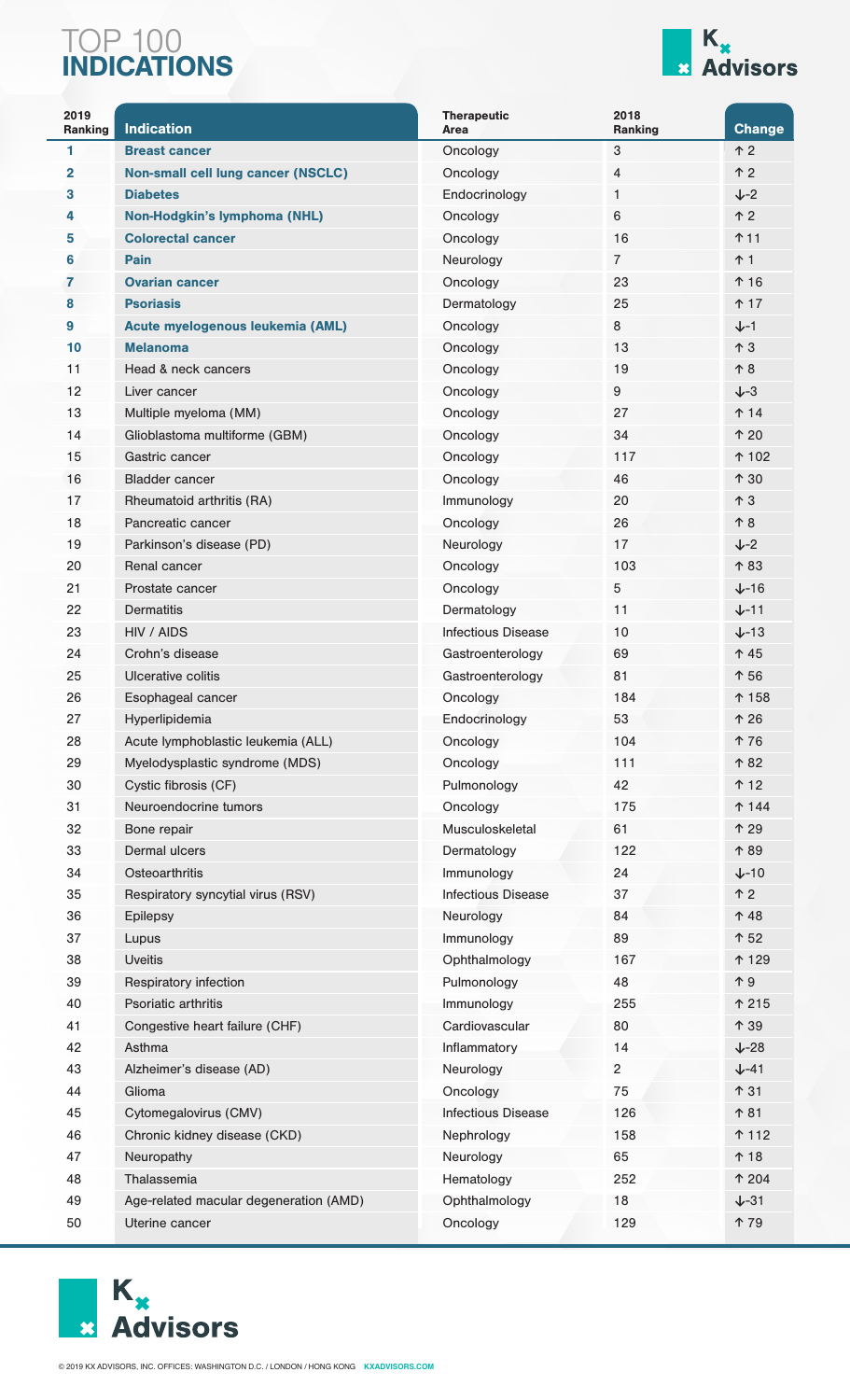### TOP 100 INDICATIONS



| 2019<br>Ranking | <b>Indication</b>                            | <b>Therapeutic</b><br>Area | 2018<br>Ranking | <b>Change</b>    |
|-----------------|----------------------------------------------|----------------------------|-----------------|------------------|
| 51              | Graft-versus-host disease (GvHD)             | Transplant                 | 70              | ↑ 19             |
| 52              | Skin cancer                                  | Oncology                   | 59              | ↑7               |
| 53              | Sarcoma                                      | Oncology                   | 146             | ↑ 93             |
| 54              | Urea cycle disorders (UCD)                   | Endocrinology              | 114             | ↑60              |
| 55              | Small cell lung cancer                       | Oncology                   | 41              | $J - 14$         |
| 56              | Severe combined immunodeficiency (SCID)      | Endocrinology              | 334             | <b>↑ 278</b>     |
| 57              | Cervical cancer                              | Oncology                   | 132             | <b>↑ 75</b>      |
| 58              | <b>Biliary cancer</b>                        | Oncology                   | 123             | ↑ 65             |
| 59              | Chronic lymphocytic leukemia (CLL)           | Oncology                   | 88              | ↑ 29             |
| 60              | <b>Pulmonary fibrosis</b>                    | Pulmonology                | 99              | ↑ 39             |
| 61              | Influenza virus                              | <b>Infectious Disease</b>  | 12              | $+-49$           |
| 62              | Non-alcoholic steatohepatitis (NASH)         | Hepatology                 | 95              | ↑ 33             |
| 63              | Dry eye                                      | Ophthalmology              | 77              | <b>↑ 14</b>      |
| 64              | Coronary artery bypass graft (CABG) surgery  | Cardiovascular             | 424             | ↑ 360            |
| 65              | Hodgkin's disease                            | Oncology                   | 220             | ↑ 155            |
| 66              | Cough                                        | Pulmonology                | 102             | ↑ 36             |
| 67              | Staphylococcus                               | <b>Infectious Disease</b>  | 31              | $\downarrow$ -36 |
| 68              | Lung cancer, general                         | Oncology                   | 71              | $\uparrow$ 3     |
| 69              | Multiple sclerosis (MS)                      | Immunology                 | 36              | $+-33$           |
| 70              | Hepatitis B virus (HBV)                      | Hepatology                 | 21              | $\sqrt{-49}$     |
| 71              | Schizophrenia                                | Psychiatry                 | 58              | $+-13$           |
| 72              | Depression                                   | Psychiatry                 | 54              | $\downarrow$ -18 |
| 73              | Pemphigus vulgaris (PV)                      | Immunology                 | 310             | ↑ 237            |
| 74              | <b>Vasculitis</b>                            | Inflammatory               | 371             | ↑ 297            |
| 75              | Duchenne muscular dystrophy                  | Musculoskeletal            | 94              | ↑ 19             |
| 76              | Pulmonary hypertension                       | Pulmonology                | 57              | $+-19$           |
| 77              | Bone marrow transplant (BMT)                 | Transplant                 | 195             | ↑ 118            |
| 78              | Hemophilia                                   | Hematology                 | 91              | ↑ 13             |
| 79              | Incontinence                                 | Urology and Women's Health | 32              | $\sqrt{-47}$     |
| 80              | Anemia                                       | Hematology                 | 28              | $\sqrt{-52}$     |
| 81              | Overactive bladder                           | Urology and Women's Health | 190             | ↑ 109            |
| 82              | Inflammatory bowel disease (IBD)             | Gastroenterology           | 139             | ↑ 57             |
| 83              | Metachromatic leukodystrophy                 | Endocrinology              | 355             | <b>↑ 272</b>     |
| 84              | Wiskott-Aldrich syndrome                     | Hematology                 | 431             | ↑ 347            |
| 85              | Idiopathic thrombocytopenic purpura (ITP)    | Immunology                 | 417             | ↑ 332            |
| 86              | Epidermolysis bullosa                        | Dermatology                | 43              | $\sqrt{-43}$     |
| 87              | Migraine                                     | Neurology                  | 30              | $\sqrt{-57}$     |
| 88              | Chronic granulomatous disease (CGD)          | Inflammatory               | 416             | ↑ 328            |
| 89              | Dementia                                     | Neurology                  | 176             | ↑87              |
| 90              | Myelofibrosis                                | Hematology                 | 207             | ↑ 117            |
| 91              | Obesity                                      | Endocrinology              | 15              | $\sqrt{-76}$     |
| 92              | Glaucoma                                     | Ophthalmology              | 56              | $\sqrt{-36}$     |
| 93              | Chronic obstructive pulmonary disease (COPD) | Pulmonology                | 29              | $\sqrt{-64}$     |
| 94              | Actinic keratosis                            | Dermatology                | 136             | ↑ 42             |
| 95              | Anaphylaxis                                  | Inflammatory               | 219             | ↑ 124            |
| 96              | Ankylosing spondylitis                       | Immunology                 | 382             | ↑ 286            |
| 97              | Bone cancer                                  | Oncology                   | 193             | ↑ 96             |
| 98              | Acromegaly                                   | Endocrinology              | 199             | ↑ 101            |
| 99              | Hidradenitis suppurativa                     | Dermatology                | 311             | ↑ 212            |
| 100             | Emesis                                       | Gastroenterology           | 83              | $+-17$           |

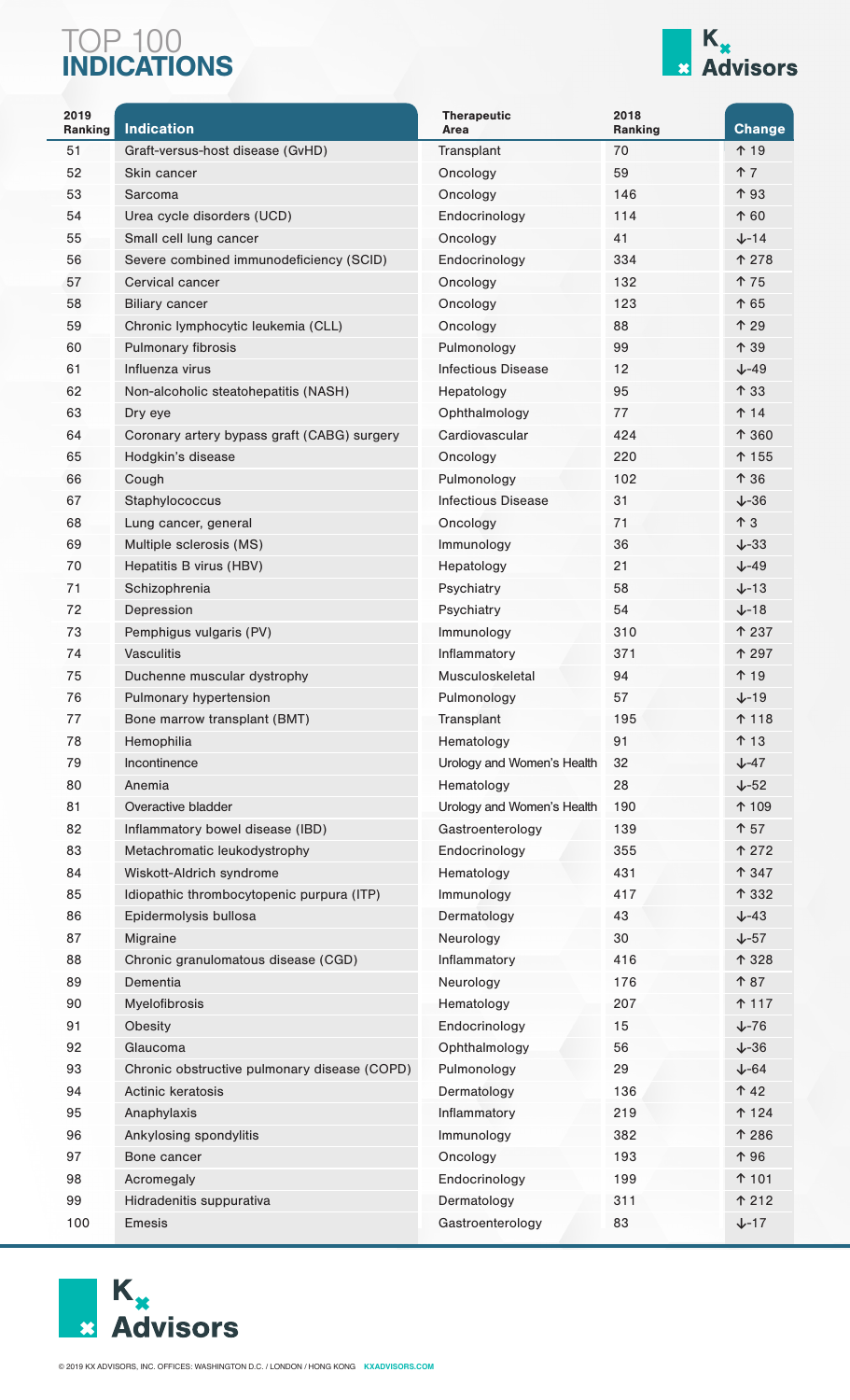### TOP 100 INDICATIONS



## METHODOLOGY

The Kx Advisors methodology is designed to assess investment intensity of drug development for each indication through a comprehensive and balanced analysis of the key drivers and met intensity of drug development for each indication through a comprehensive and balanced analysis of the key drivers and metrics.

Our Hot Indications analysis framework considers the volume of ongoing scientific investigation, as well as the types of companies and level of funding supporting these trials. Our analysis evaluated 36,785 drug programs ongoing in 2018, categorized them into 612 unique indications, and compared available data for these indications across three main criteria:

#### 1. PIPELINE SCORE

The Pipeline Score measures the overall level of drug development activity for an indication. The score gives greater value to later-stage programs, higher volumes of programs overall, and indications with greater numbers of companies with programs.

#### 2. R&D FUNDING

R&D Funding estimates the availability of financing to support the development of each drug program to its reasonable endpoint. For some programs, this endpoint will be FDA approval, while for others it will be discontinuation in preclinicals or Phase I.

The score measures availability of funds and willingness to invest based on two main inputs for each indication. First, the R&D FundingScore quantifies the historical track record of sponsor companies, based on the number of drugs each company has successfully developed. Second, the score measures initial public offering and venture capital investment fundraising activity in

2018 for each indication, with the expectation that the financing from such events will be major contributors in supporting ongoing R&D programs.

#### 3. ACADEMIC FOCUS

Academic Focus measures the overall publication activity for each indication, based on the absolute number and the one-year change in publications citing the indication for the evaluation period.

#### Hot Indications Ranking

For each of the 612 indications, the overall ranking score is calculated by a weighted average of Pipeline Score (50%), R&D Funding (40%) and Academic Focus (10%).

#### Therapeutic Areas

Each indication is categorized into one of 21 TAs, which include 20 major fields of medicine and an "Other" group. In general, indications are categorized based on the medical specialty most likely to treat patients with a disease or disorder.

Systemic diseases, such as automimmune disorders, or TAs representing a variety of medical specialties, such as Musculoskeletal, are grouped on a case-by-case basis. For example, Crohn's disease and ulcerative colitis are included in Gastroenterology rather than Immunology, whereas Multiple Sclerosis is included in Immunology due to the variety of symptoms it presents.